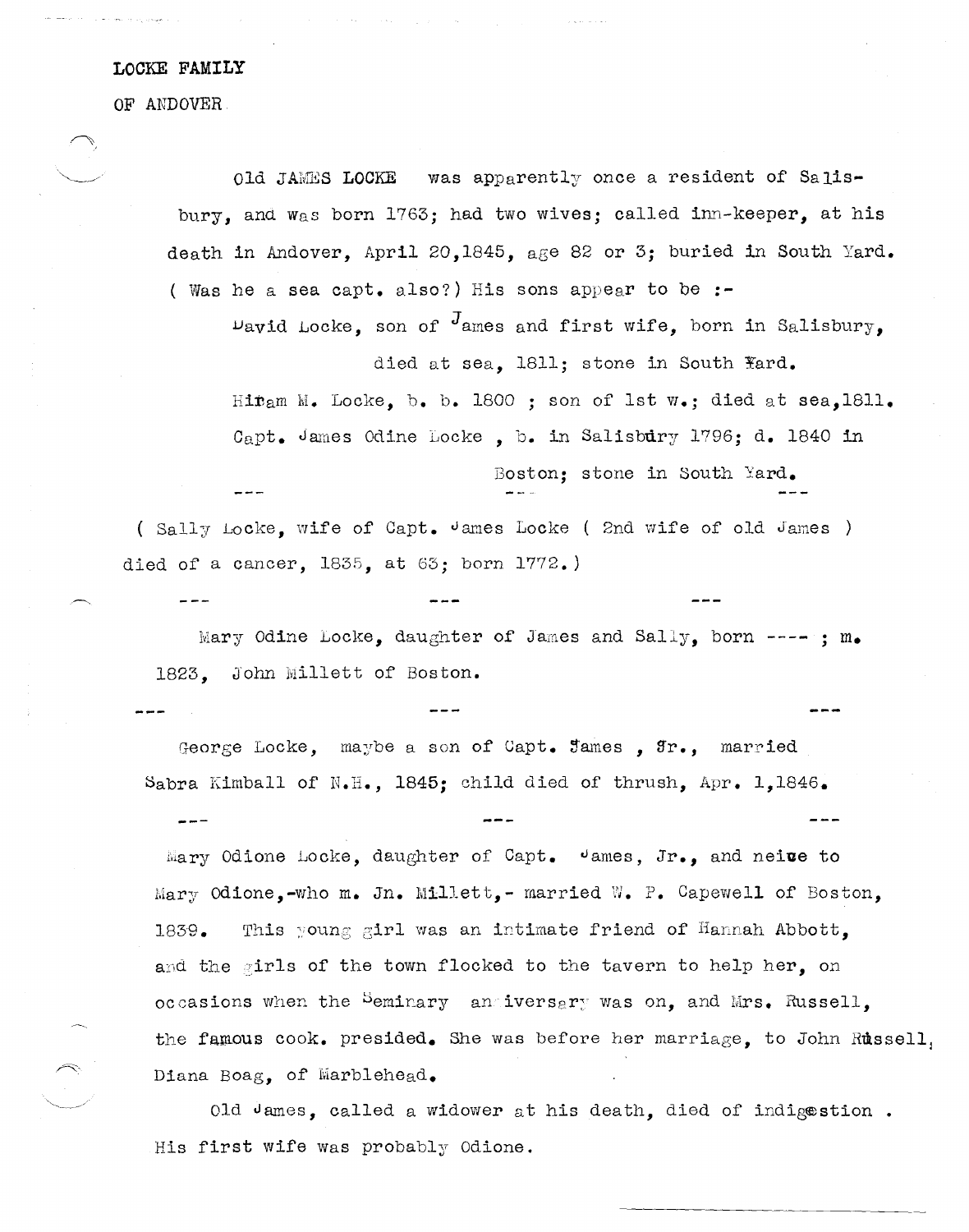Possibly Asa Lamson came to ANDOVER to help old James Locke in the tavern, and was called upon to take charge of Mansion House after the widow of Philips left it. She sold, I think, to the trustees. I see no earlier mention, as yet, of the tavern being so used.

The trustees took over the Mansion House before Madame P.F. Phillips died, and she went to live with Squire Farrar and died there 1812, so it was a tavern very likely after 1802, when her husband died.

Asa Lamson and his wife Parah Locke, had a daughter born here, 1846. He was called a boarding-house keeper. Mrs. Scudder said her mother was a Locke, and Aunt Locke lived in the Squire Hazen House in her day. I think Hazen bought it from the Locke family.

Aunt Hannah recalls Mary Odione soing to Boston to buy finery and buying cloth and a pattern for the first pair of drawers worn by an Andover girl. Aunt Grey borrowed the pattern and cut out and wore two pairs.

Ballard Holt recalls Mr. Lamson well. He used to carry butter there. He thought that the aged Mrs. Allen Hinton was one of the servants at the Mansion House in Lamson's day and was retained by Bodwell and married Allen Hinton, the refugee who came from the South with Sam Tucker, when he returned from War. She was a good deal the older, but outlived Allen and is still alive in 1913, and has two chil-I think Harry Bodwell came there next. dren.

April 2,  $1853$ :-The Mansion House is too small to accomodate transients and a hotel is needed at the center. Many Hill families are obliged to take roomers to help out  $\varepsilon$  the Hotel.

" Samuel Locke Lamson, son of the once proprietor of the old Mansion  $\text{H}_0$ use on the Hill, died recently, (  $\text{Oct.1910}$ ) at Keene, N.H. ate 76. Lived at Pigeon Cove, Mass. Unmarried. Lived with mother until her death. Buried beside parents in New Boston, N.H.